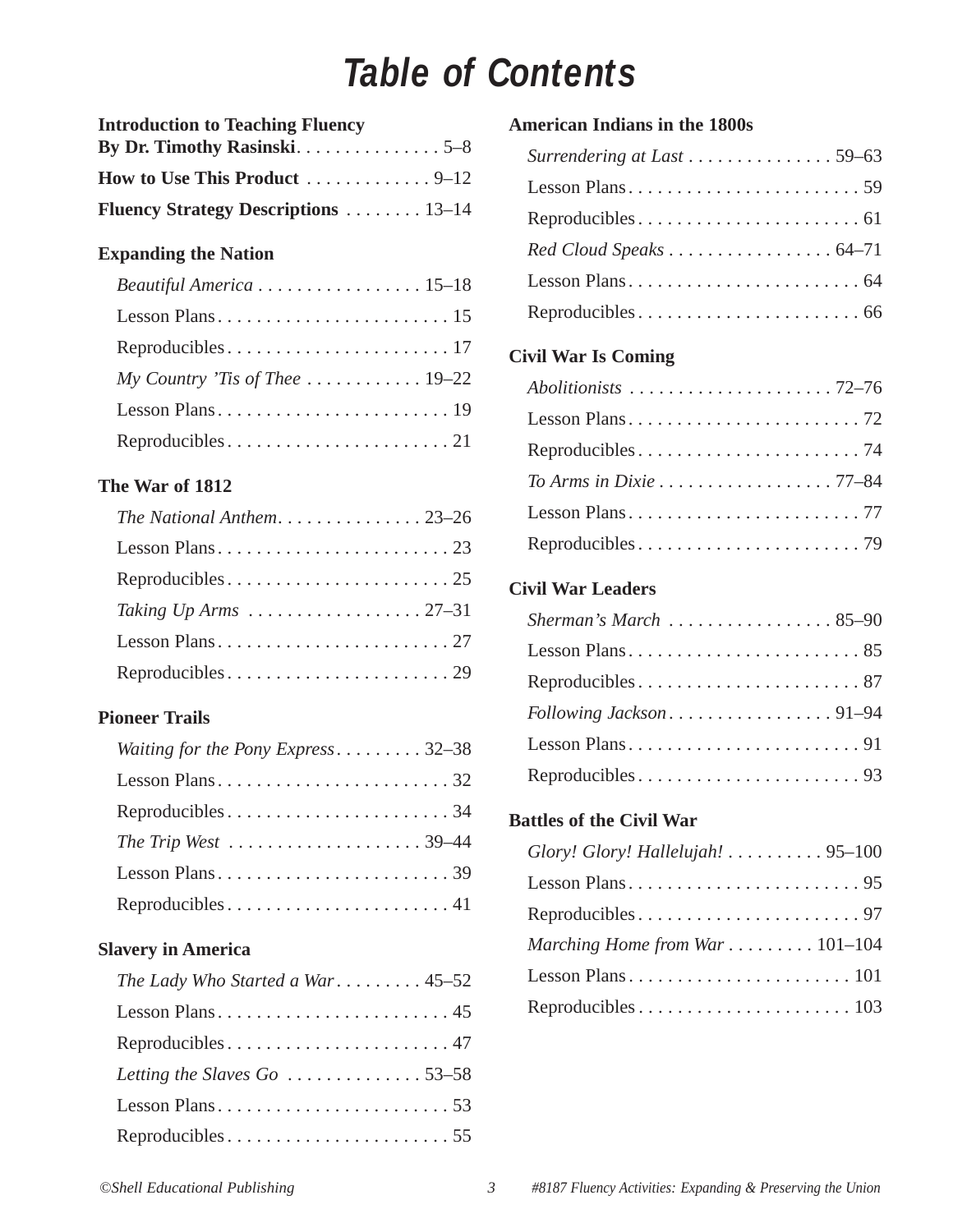### **Table of Contents (CONT.)**

### **Lewis and Clark**

| Clark and His Men $\dots\dots\dots\dots\dots$ 111-114 |
|-------------------------------------------------------|
|                                                       |
|                                                       |

### **James Madison**

| Hailing the Chief. $\dots \dots \dots \dots \dots 115-119$ |
|------------------------------------------------------------|
|                                                            |
|                                                            |
| <i>Mr. Madison's War</i> 120–125                           |
|                                                            |
|                                                            |

### **Laura Ingalls Wilder**

| Little House Books  126-128 |
|-----------------------------|
|                             |
|                             |
|                             |
|                             |
|                             |

### **Harriet Tubman**

| A Song for Harriet. 134-139       |  |
|-----------------------------------|--|
|                                   |  |
|                                   |  |
| The Underground Railroad  140-144 |  |
|                                   |  |
|                                   |  |
|                                   |  |

### **Sitting Bull**

| Sitting Bull Speaks His Mind 145–149 |
|--------------------------------------|
|                                      |
|                                      |
| A Definition of a Warrior 150–154    |
|                                      |
|                                      |

### **Abraham Lincoln**

| Addressing Freedom 155–159                                       |
|------------------------------------------------------------------|
|                                                                  |
|                                                                  |
| The Captain! $\ldots \ldots \ldots \ldots \ldots \ldots 160-168$ |
|                                                                  |
|                                                                  |

### **Robert E. Lee**

| Lee and the Civil War $\dots \dots \dots \dots 169-172$ |
|---------------------------------------------------------|
|                                                         |
|                                                         |
|                                                         |
|                                                         |
|                                                         |

### **Ulysses S. Grant**

| The Warrior Grant180–183     |
|------------------------------|
|                              |
|                              |
| In Grant's Own Words 184–192 |
|                              |
|                              |
|                              |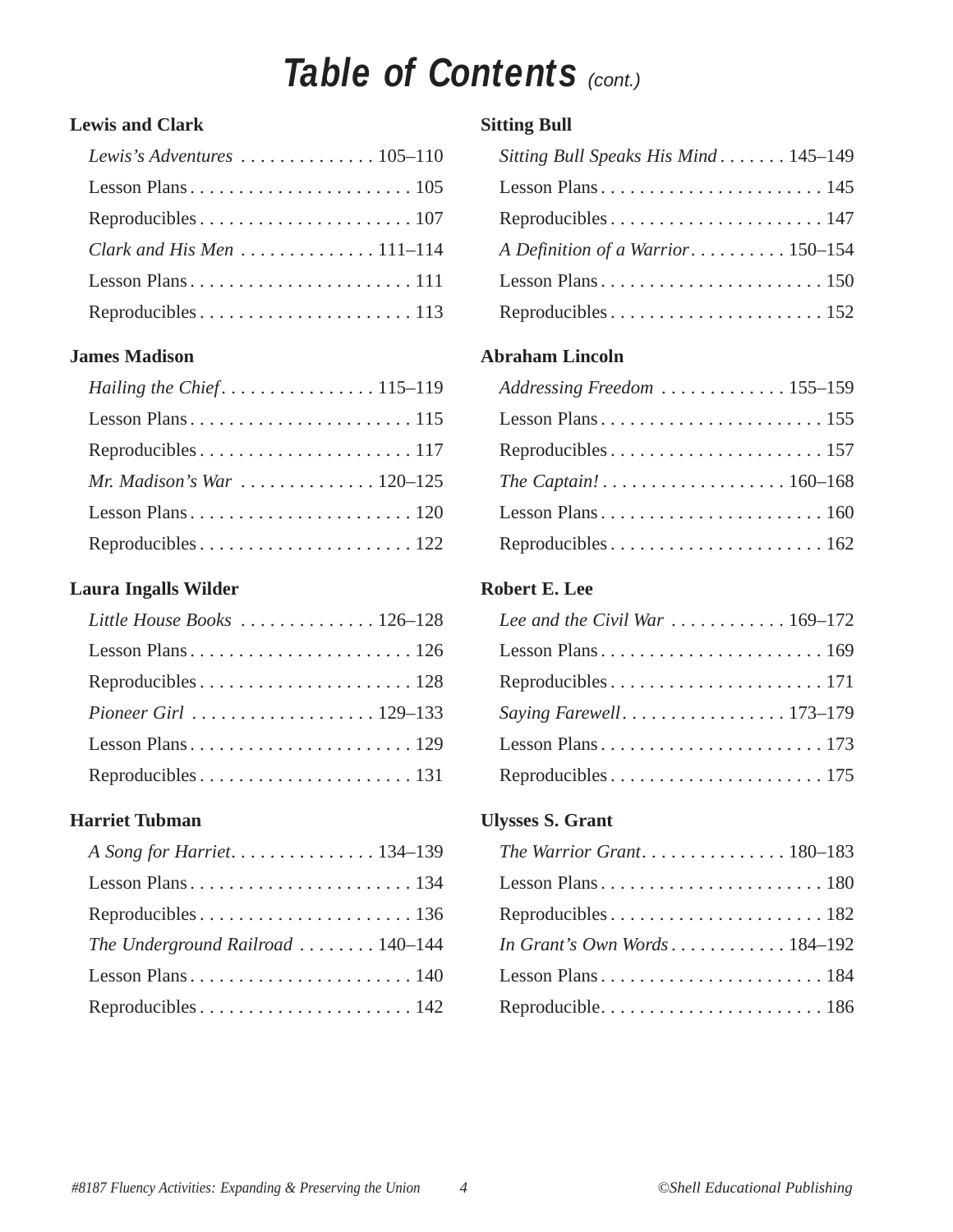### *How to Use This Product (cont.)*



#### **Objective**

• A fluency objective is included for each lesson. This objective tells you which fluency strategy will be practiced within the lesson. See pages 13–14 for descriptions of the fluency strategies used within this book.

### **Fluency Suggestions and Activities**

To Arms in Dixie dary Co.

• These steps in the lesson plan describe how to introduce the piece to your students. Suggestions for ways to practice and perform the piece are also provided for your use. Remember that authentic performances are very important to ensure successful fluency for your readers.

#### **History Connection**

• Each text in this book relates to an important historical person or event. Information is provided with each lesson to give you the historical context of the piece.

To Arms in Dixle

#### **Vocabulary Connection**

• Vocabulary words have been chosen and defined for your use. Introduce the words to your students and have them define the words or simply record the definitions on the board for student reference.

#### **Extension Ideas**

• One or two extension ideas are given for each lesson. These ideas are usually fun, challenging, and interesting.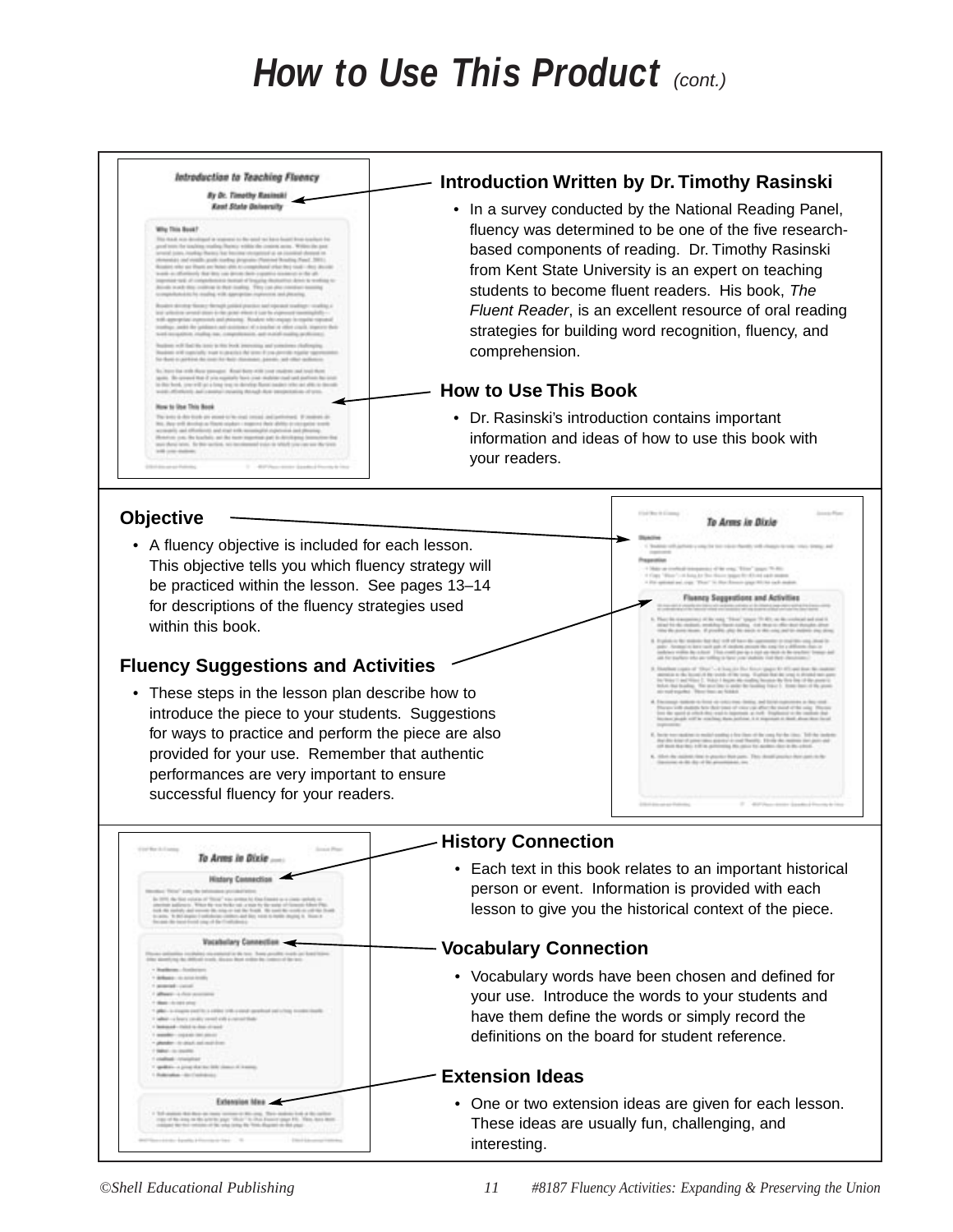### *How to Use This Product (cont.)*

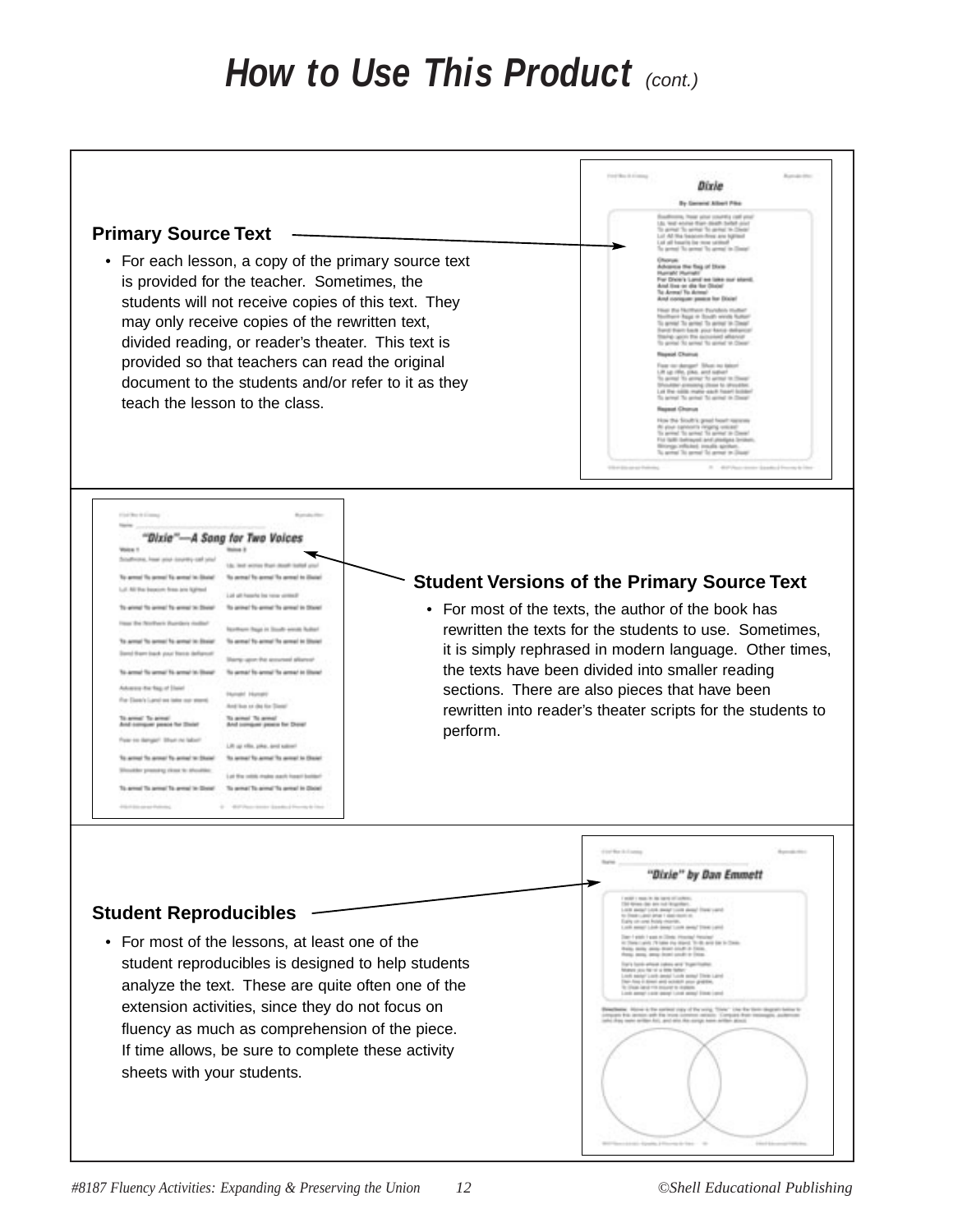## *The Captain!*

### **Objective**

• Students will participate in cooperative learning and improve expressive reading skills by engaging in reader's theater.

### **Preparation**

- Copy the poem, "O Captain! My Captain!" (page 162), for the teacher.
- Copy *"O Captain! My Captain!"—Reader's Theater* (pages 163–168) for each student.
- Provide highlighters.

### **Fluency Suggestions and Activities**

You may want to complete the history and vocabulary activities on the following page before starting this fluency activity. An understanding of the historical context and vocabulary will help students analyze and read the piece fluently.

**Note:** You might want to plan to complete this fluency activity on President's Day, Abraham Lincoln's birthday, or on April 14, the anniversary of Lincoln's assassination.

- **1.** Model a fluent reading of the poem, "O Captain! My Captain!" (page 162), for the students.
- **2.** Give each student a copy of *"O Captain! My Captain!"—Reader's Theater* (pages 163–168). Tell students that they will be performing this poem for classes within their school. Place students in groups of four. Assign parts to students by having them volunteer or audition. Have students highlight their parts.
- **3.** Read the script together several times. Model reading lines with changes in pitch, tone, and timing to achieve different effects. Ask students to look for clues in the text that tell them how to read it (e.g., commas or exclamation points).
- **4.** Students then begin to read their assigned parts aloud. Provide time for practice individually, with partners, and in small groups.
- **5.** Students should then practice their parts with groups of four. Once the students are comfortable, have them perform their readings for other classes within the school.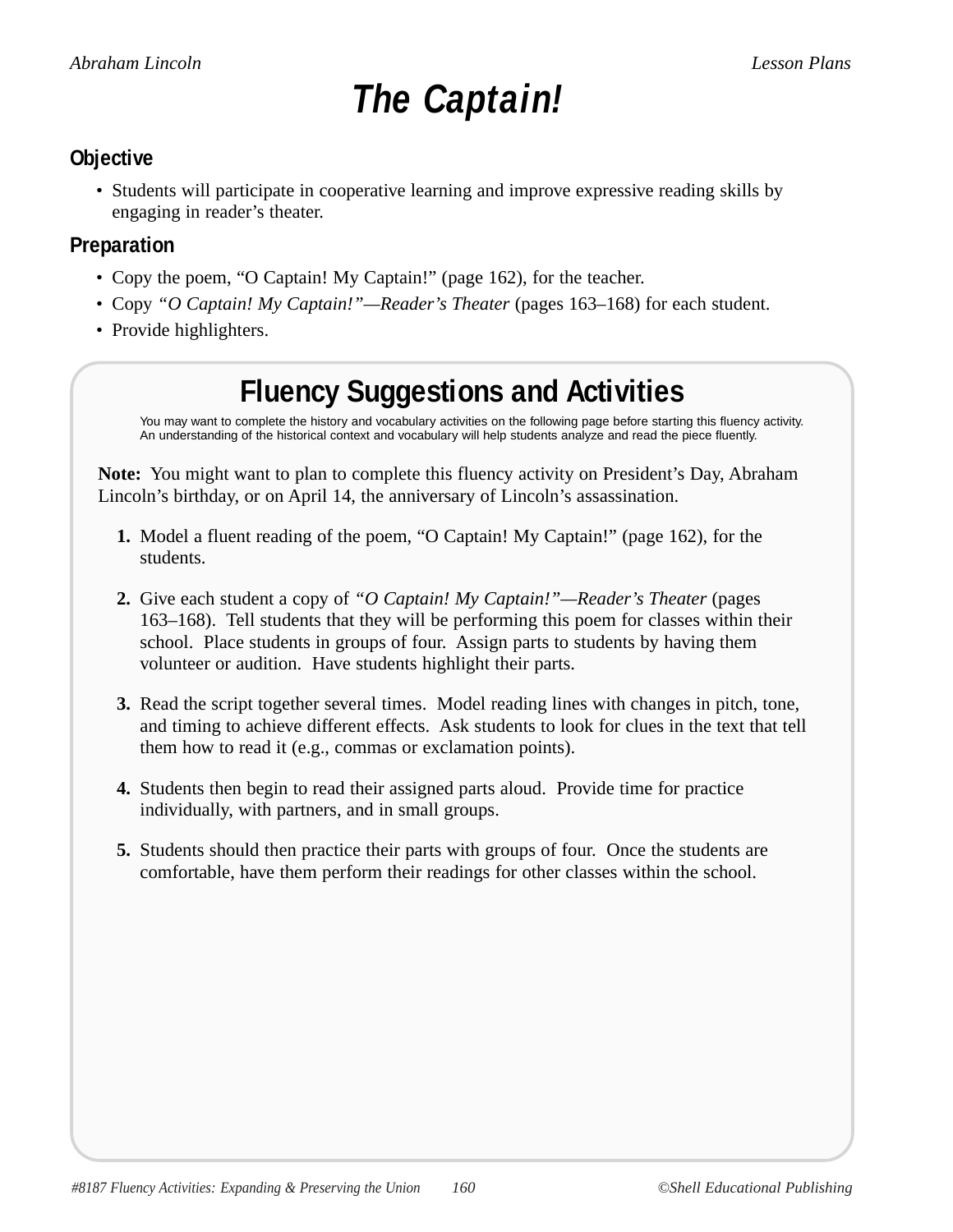## **The Captain!** (cont.)

### **History Connection**

Discuss the history of "O Captain! My Captain!" using the information below.

Walt Whitman wrote this poem after Abraham Lincoln was assassinated in 1865. It was said that the night before the assassination, Whitman dreamed of a ship coming into a harbor with full sails. This poem was published in the New York City *Saturday Press* and became Whitman's most famous poem during his lifetime. When Whitman had a speaking engagement, he was always asked to recite it. This happened so many times that he once said that he almost wished he had never written it.

### **Vocabulary Connection**

Discuss unfamiliar vocabulary encountered in the text. Some possible words are listed below. After identifying the difficult words, discuss them within the context of the text.

- **rack**—wind-driven storm
- **sought**—looked for
- **exulting**—celebrating
- **keel**—a ship with a flat bottom much like a barge
- **vessel**—a ship or boat
- **trills**—a musical tone with vibrations
- **victor**—victorious
- **tread**—to walk

### **Extension Idea**

• Discuss the meanings of words with unusual spellings, such as weather'd, ribbon'd, and anchor'd. Display these words on the board and ask the students to determine the pronunciation of each. Explain that while these words may seem unfamiliar at first glance, most are familiar words, when spelled in a conventional manner. They are often spelled this way in poems and song lyrics for the purposes of flow and rhythm.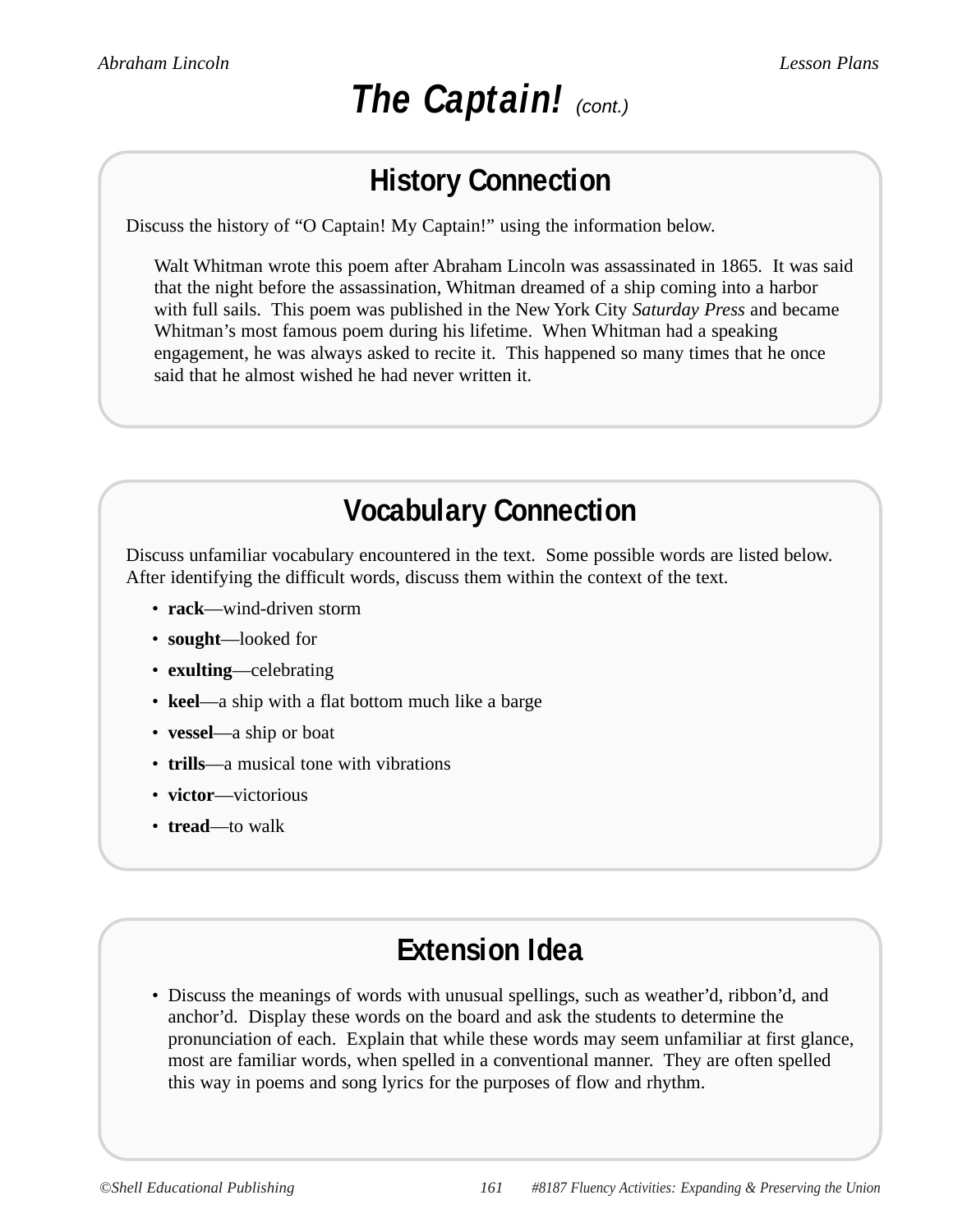# *O Captain! My Captain!*

### **By Walt Whitman**

O Captain! my Captain! Our fearful trip is done; The ship has weather'd every rack, the prize we sought is won; The port is near, the bells I hear, the people all exulting, While follow eyes the steady keel, the vessel grim and daring. But O heart! heart! heart! O the bleeding drops of red! Where on the deck my captain lies, Fallen cold and dead.

O Captain! my Captain! Rise up and hear the bells; Rise up—for you the flag is flung—for you the bugle trills; For you bouquets and ribbon'd wreaths—for you the shores a-crowding; For you they call, the swaying mass, their eager faces turning. Here Captain! dear father! The arm beneath your head, It is some dream that on the deck You've fallen cold and dead.

My Captain does not answer, his lips are pale and still: My father does not feel my arm, he has no pulse nor will. The ship is anchor'd safe and sound, its voyage closed and done: From fearful trip the victor ship comes in with object won! Exult O shores, and ring O bells! But I with silent tread, Walk the deck my captain lies Fallen cold and dead.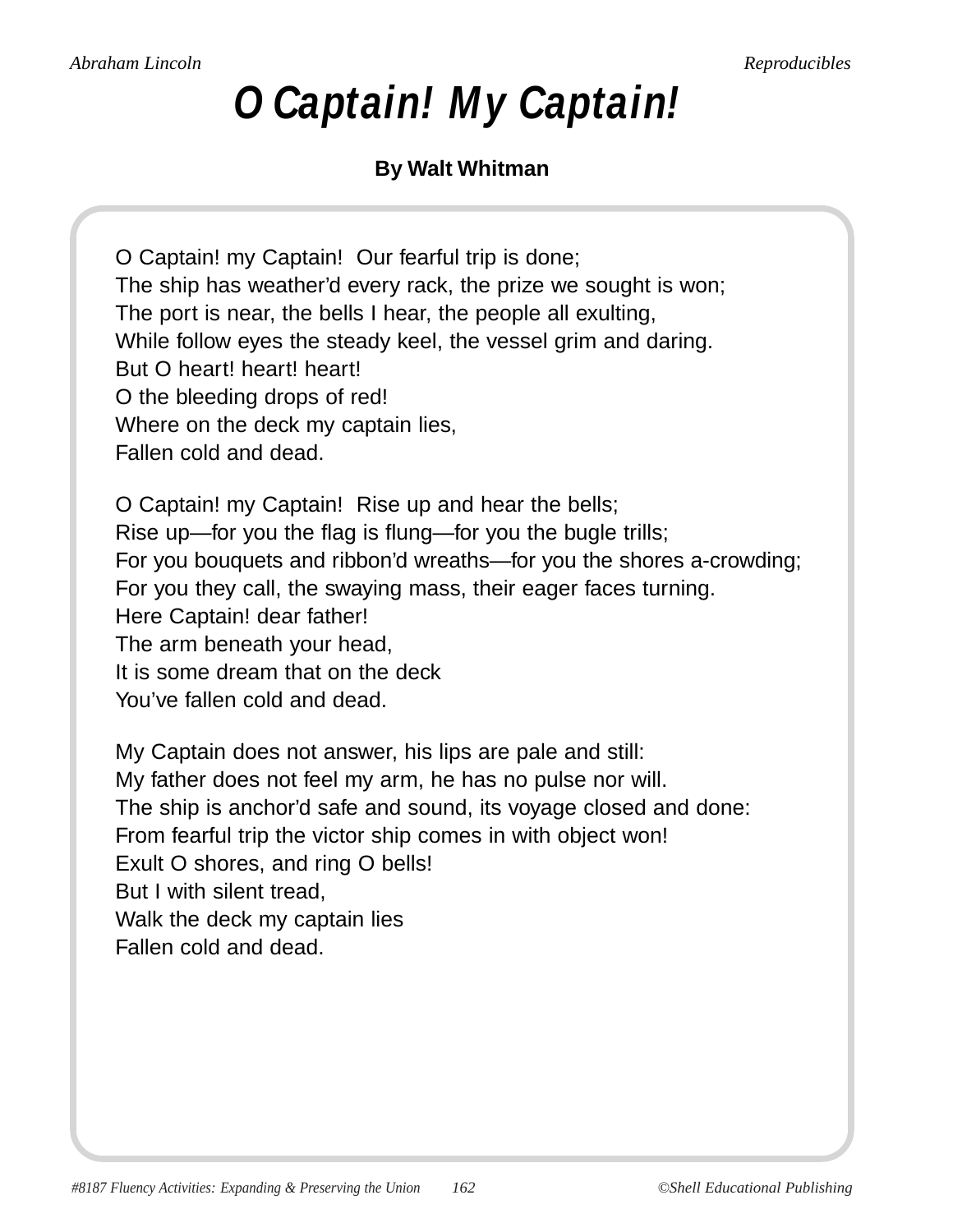#### Name \_\_\_\_\_\_\_\_\_\_\_\_\_\_\_\_\_\_\_\_\_\_\_\_\_\_\_\_\_\_\_\_\_\_\_\_\_\_\_\_\_\_\_\_\_\_\_\_

# *"O Captain! My Captain!"— Reader's Theater*

### **All: O Captain! my Captain!**

- **R1:** Abraham Lincoln was once the captain of our great nation.
- **All: Our fearful trip is done;**
- **R2:** The Union had just experienced the Civil War.
- **R3:** Brothers fought against brothers
- **R4:** Friends battled against friends.
- **R1:** The North won and the war was finally over.
- **All: The ship has weathered every rack, the prize we sought is won;**
- **R2:** The ship was the Union
- **R3:** and it made it through the painful years of war.
- **R4:** The prize was winning the war and keeping the Union together.
- **All: The port is near,**
- **R1:** The port signals peace between the North and South.
- **R2:** Even with the war over, there is much work to do to end the division.
- **R3:** That's why the port is near, and they have not arrived at the port yet.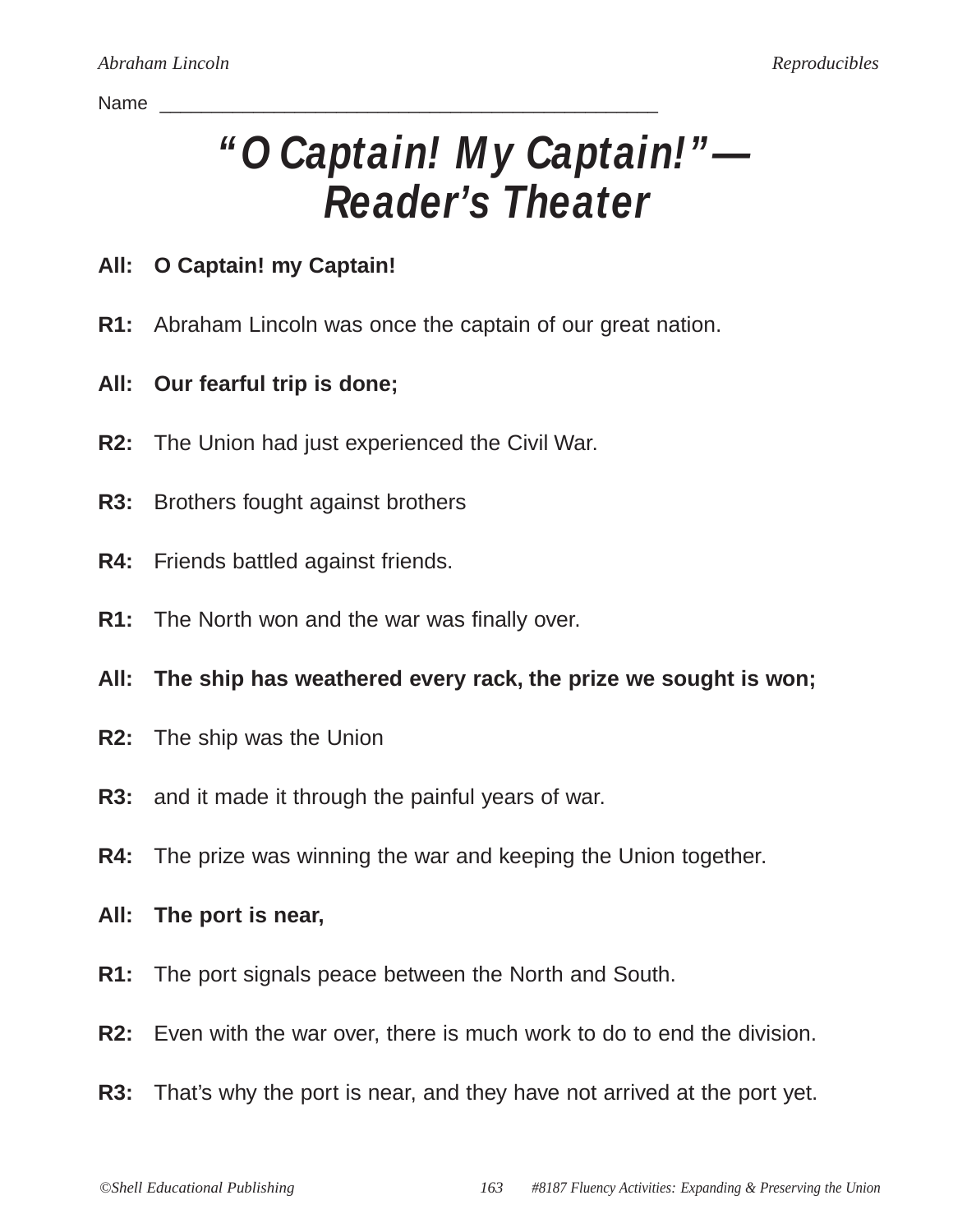- **All: the bells I hear,**
- **R4:** The bells are ones of victory.
- **All: the people all exulting,**
- **R1:** All the people are happy about hearing the bells of victory.
- **All: While follow eyes the steady keel, the vessel grim and daring.**
- **R2:** On the shore the people are looking at this ship,
- **R3:** which is the Union,
- **R4:** which shows the wear from four long years of battle.
- **R1:** Lincoln undertook the brave task of fighting to keep the Union together.
- **All: But O heart! heart! heart!**
- **R2:** Pay attention! Something terrible has happened!
- **All: O the bleeding drops of red,**
- **R3:** The blood of all the dead,
- **R4:** including soldiers who fought for the cause
- **R1:** and Lincoln who fought to keep the Union together
- **R2:** is on the deck of the ship.
- **All: Where on the deck my Captain lies,**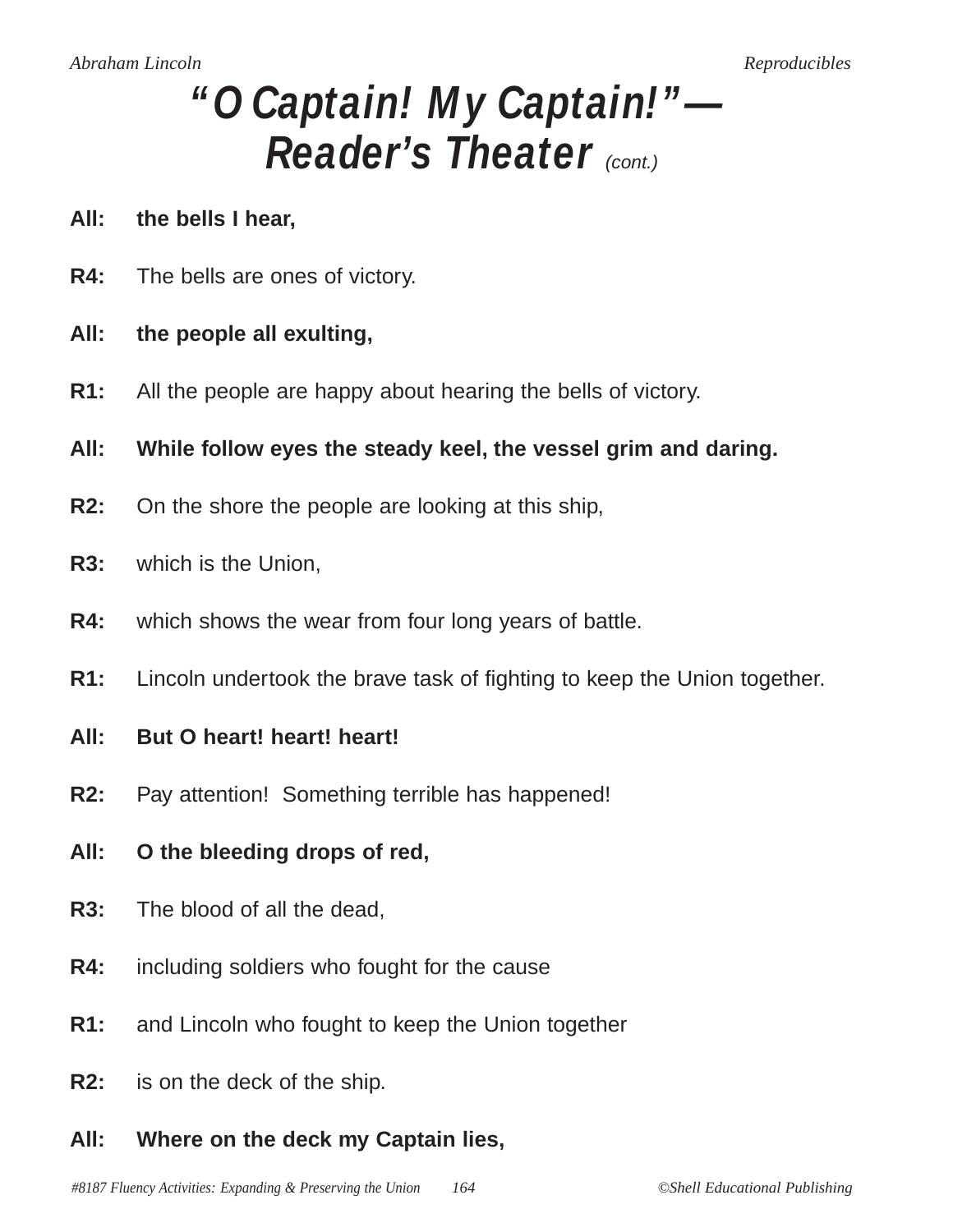### **All: Fallen cold and dead.**

- **R3:** Lincoln, the captain, is dead.
- **All: O Captain! my Captain! Rise up and hear the bells;**
- **R4:** Lincoln! Get up! Get up!
- **R1:** I can't believe you are not alive!
- **R2:** Which bells do you hear?
- **R3:** Are they the bells of victory?
- **R4:** Or do you hear the bells of death?
- **All: Rise up—for you the flag is flung—for you the bugle trills;**
- **R1:** The flag is flying.
- **R2:** Is it flying for your victory or for your death?
- **R3:** The horn is playing for you.
- **R4:** Is it playing for your victory or for your death?
- **All: For you bouquets and ribboned wreaths—**
- **R1:** Flowers and wreaths are everywhere.
- **R2:** Is this a victory parade
- **R3:** or a funeral procession?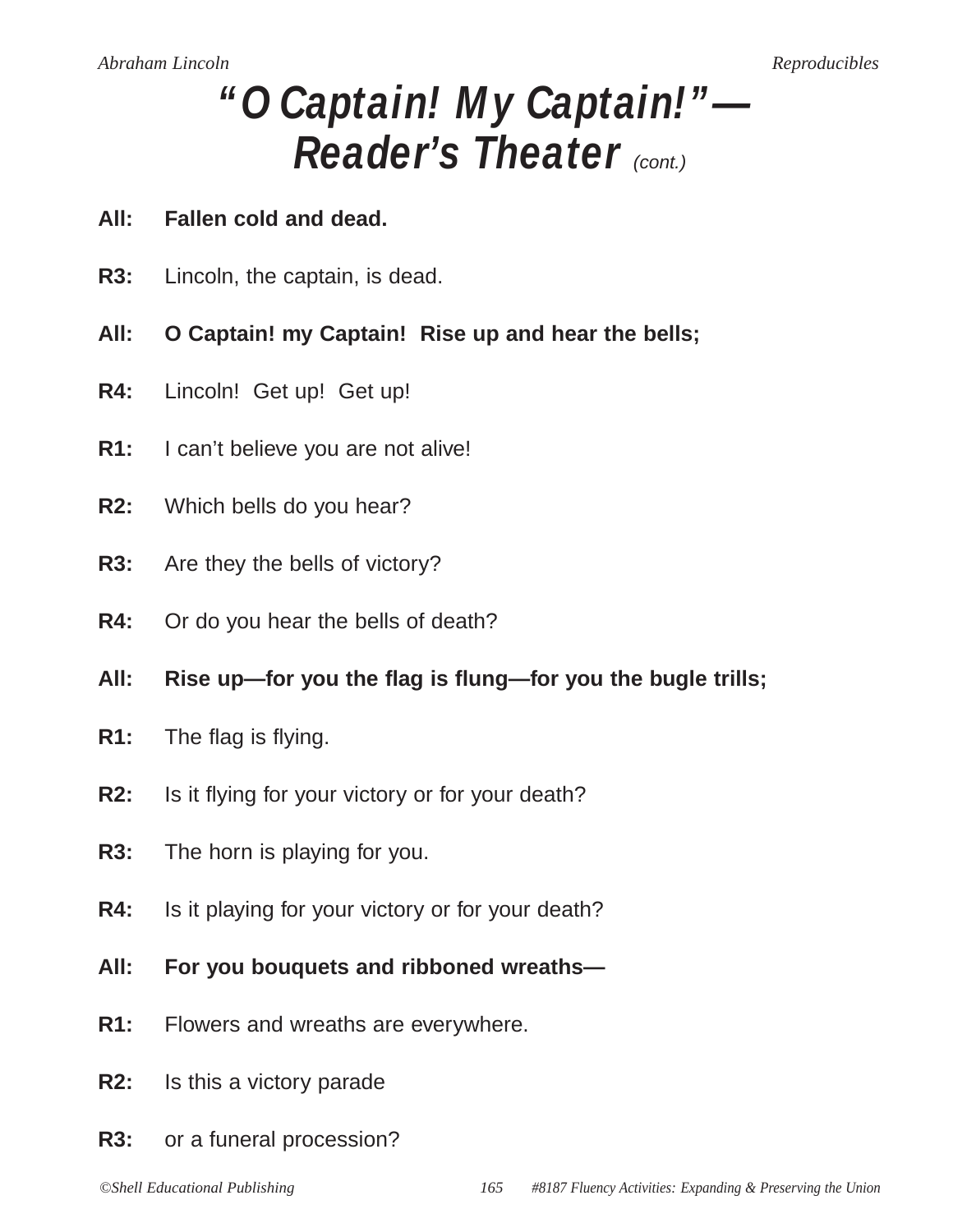### **All: for you the shores a-crowding;**

- **R4:** Everyone is crowding around the shore in honor of you.
- **All: For you they call, the swaying mass, their eager faces turning.**
- **R1:** The masses of people are calling for you.
- **R2:** The eager faces hope to see their captain, their leader.
- **All: Here Captain! dear father!**
- **R3:** The captain, Lincoln, was a father to the Union.
- **R4:** It was this father's determination that kept the Union together.
- **All: The arm beneath your head!**
- **R1:** His wife held him in her arms after he was shot.
- **All: It is some dream that on the deck**
- **R2:** Your dream of keeping the nation together
- **R3:** Has brought you nothing but death.
- **All: You've fallen cold and dead.**
- **R4:** Their leader, the president, has lost his life for the peace of this country.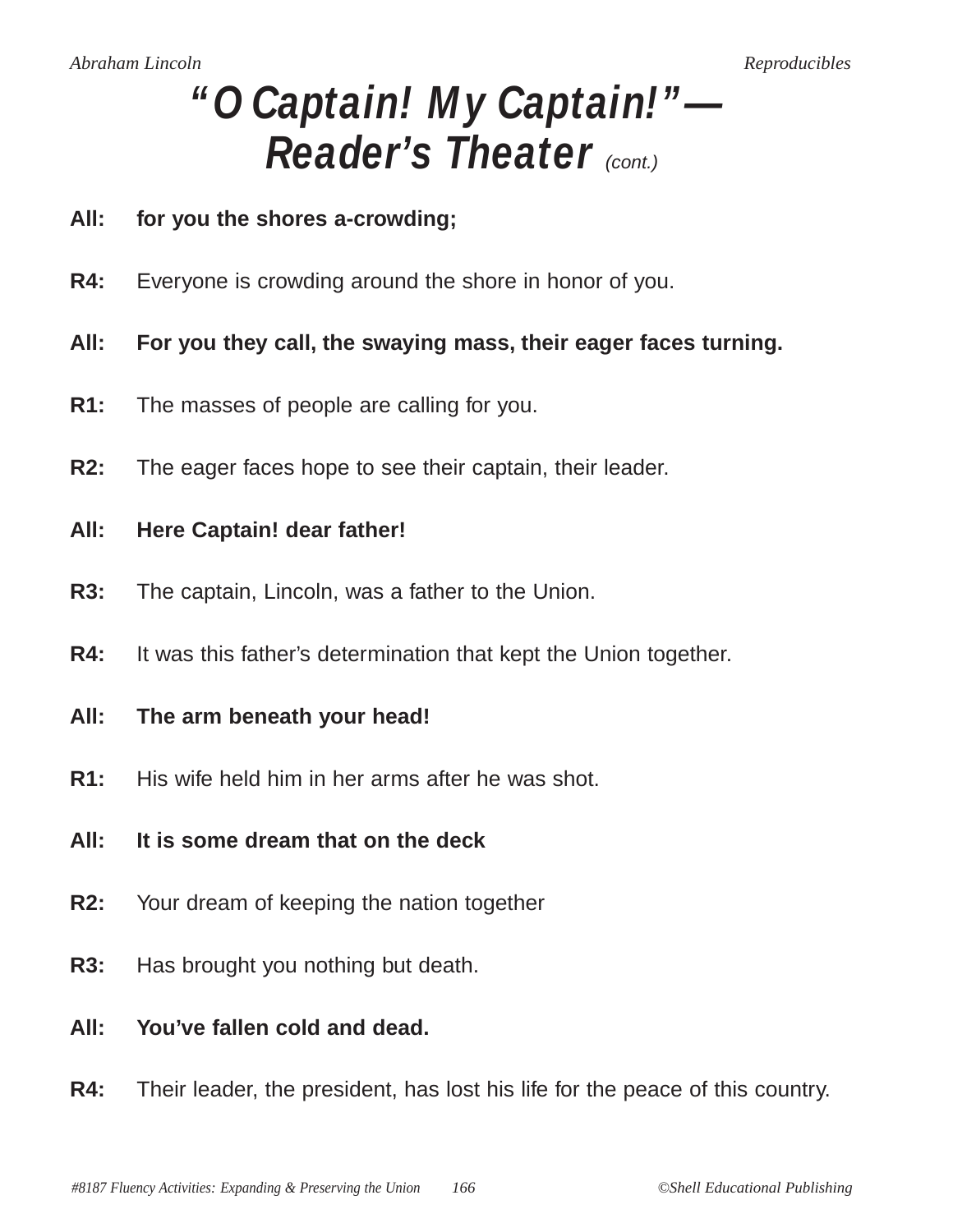- **All: My Captain does not answer, his lips are pale and still:**
- **R1:** Lincoln cannot provide the answers anymore
- **R2:** because he is dead.
- **R3:** It's someone else's turn to lead our country
- **R4:** and give us the answers we need.
- **All: My father does not feel my arm, he has no pulse nor will.**
- **R1:** Lincoln did all he could to lead us.
- **R2:** He gave everything
- **R3:** including his life
- **R4:** for his country.
- **R1:** Now that Lincoln is dead,
- **R2:** leadership and meaning for our country must be found somewhere else.
- **All: The ship is anchored safe and sound,**
- **R3:** Thanks to Lincoln
- **R4:** everything America once stood for is now secure again.